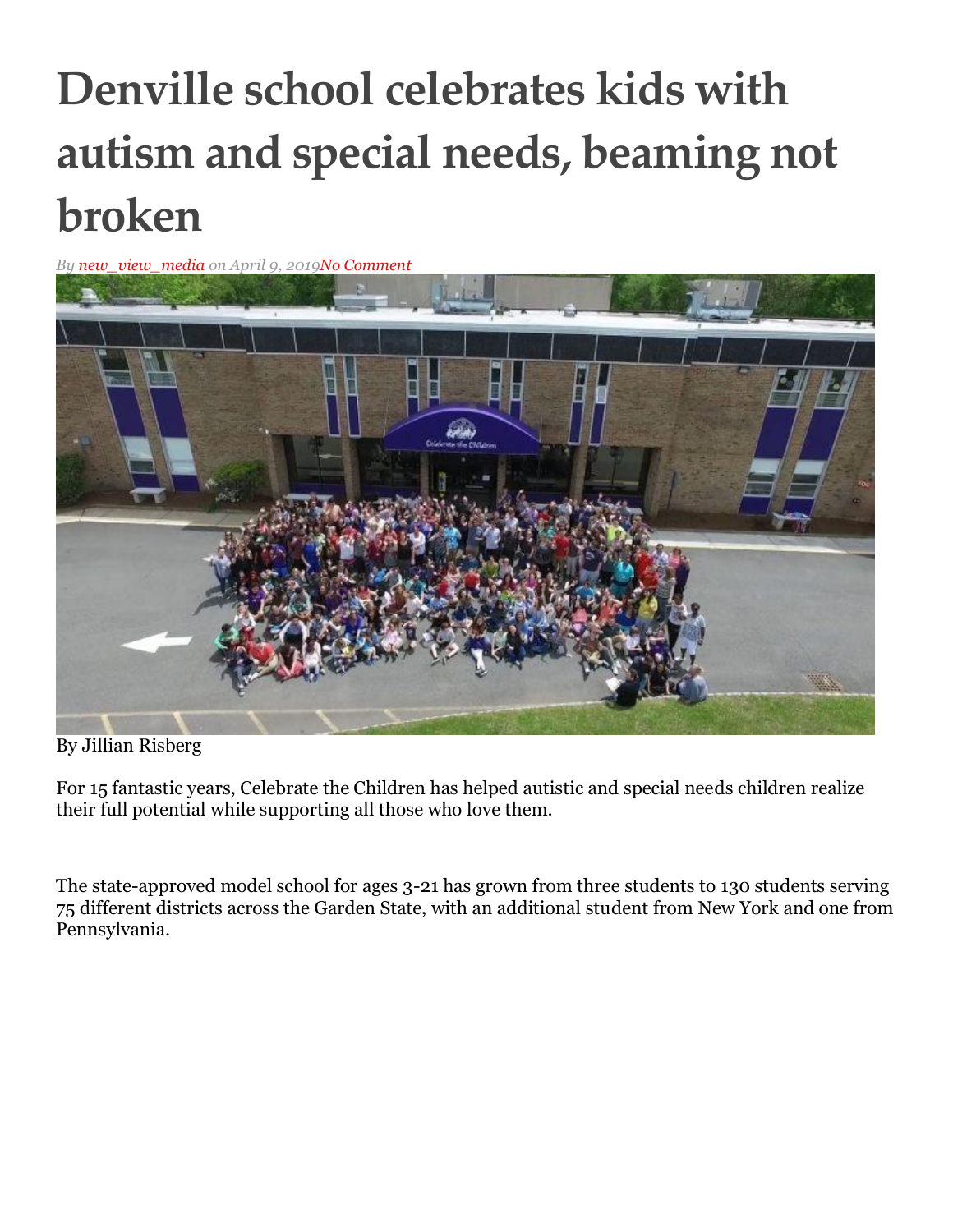

According to Lauren Blaszak, CTC co-founder and executive director, the program has grown because of the methodology. They utilize the DIR (Developmental, Individual Difference, Relationship-Based) intervention developed by Dr. Stanley Greenspan and Dr. Serena Wieder.

"DIR is different from other methodologies, it's just really thinking about how you're connecting with a child, building a relationship, thinking about the child's individual profile, how is the child experiencing the world, then using that as a foundation to support their growth and development," Blaszak says.

Within this approach they presume competence in the children, the executive director says.

Trish Boll of East Hanover can definitely attest to this.

Her daughter, Vickie started CTC in the summer of 2007. She chose the school after being blown away with Blaszak.

The executive director asked what Vickie liked to do at home and Boll said she is obsessed with Elmo.

"Lauren picked up an Elmo doll and immediately started to engage with Vickie. Lauren expanded on the play and got Vickie to vocalize by making various noises with Elmo," Boll says. "Vickie's eye contact was directly on Lauren. She was connected immediately. This had been a very difficult task for Vickie up until this point. Lauren explained the DIR/Floortime method that is used at Celebrate the Children."

She explained that it utilizes the power of relationships and human connections to help kids communicate, socialize and learn.

"We were hooked," Boll says. "From this point on CTC was our new home away from home."

Autism spectrum disorder (ASD) is a complex developmental disorder related to brain development that impairs the ability to communicate and interact with others.



More than 3.5 million Americans currently live with ASD, and 1 in 68 children are born with a variation of it, so you may certainly know someone on the spectrum.

Many people support the cause by wearing blue on April 2, Autism Awareness Day as Autism Speaks kicks off its yearly campaign, Light It Up Blue to help raise awareness for this important day.

"Individuals with autism may have a different way of

thinking about things or expressing themselves but it's a time to celebrate neurodiversity," Blaszak says.

"We don't look at children who have autism or other special needs as having cognitive disorders, we look at it as more of a sensory motor challenge," Blaszak says.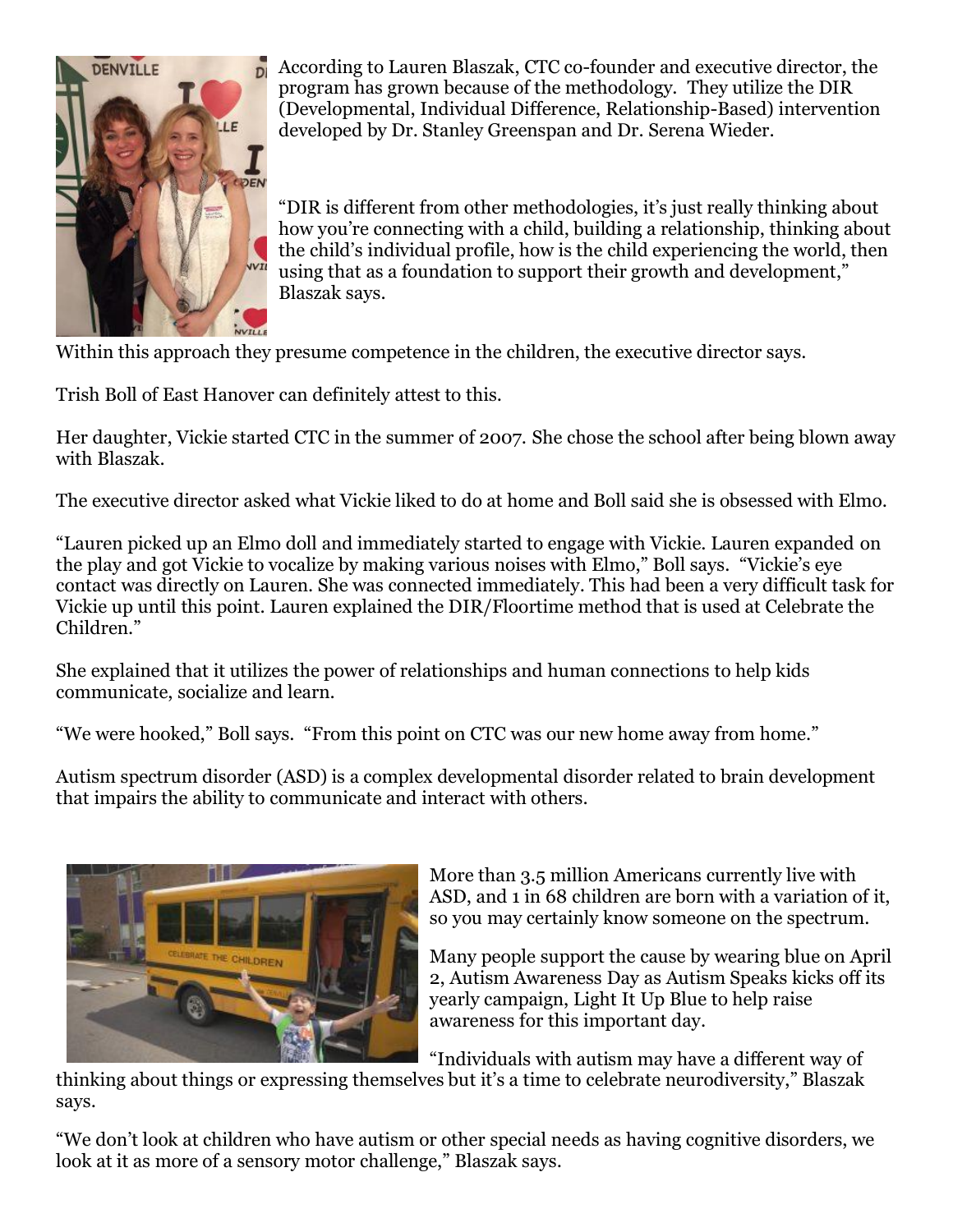According to the co-director, it's a very big difference when you're interacting and engaging a child and adapting a curriculum to their individual learning profile and working on their IEP Goals and Objectives.

According to Blaszak, within DIR, there's the developmental approach versus a more behavioral type approach and not to say that one is better than the other.

"I don't believe that they should be so polarized and we actually work at our school to integrate different types of programs that will benefit the child," she says.



The CTC co-director calls 'you've met a child with autism, you've met a child with autism' a true statement.

"Each child is different and when you teach to the label, you don't see the progress in the kids," she says. "You have to really take a look at their individual profile."

The longstanding relationship with the school's team of educators, doctors, etc. has meant so much to the Frick family

"CTC gave us a roadmap, training to reinforce therapies at home, a highly skilled and unbelievably creative staff who are dedicated to expanding each student's unique strengths.

According to Boll, Vickie has progressed tremendously academically.

"My husband and I are not able to help with her math homework because it is well beyond our scope of understanding," she says. "We never thought this would be possible for her when she was diagnosed with autism as a toddler. She wrote a speech for her eighth grade graduation that shows how amazing she is."

Another important piece with DIR is the heavy focus on working with the family and emphasizing their involvement.

"Autism is not a 9 to 3 job and we do a lot of work at the school, not only with parent training and community outreach but parent coaching and making sure we have good relationships with the families," Blaszak says.

"If we're rowing the boat together we're going to get there quicker and if we're not, then we're not," Blaszak tells the parents. "So it's critical that you're involved."

For Mariana Zamora, CTC has been a sanctuary for her family, a home.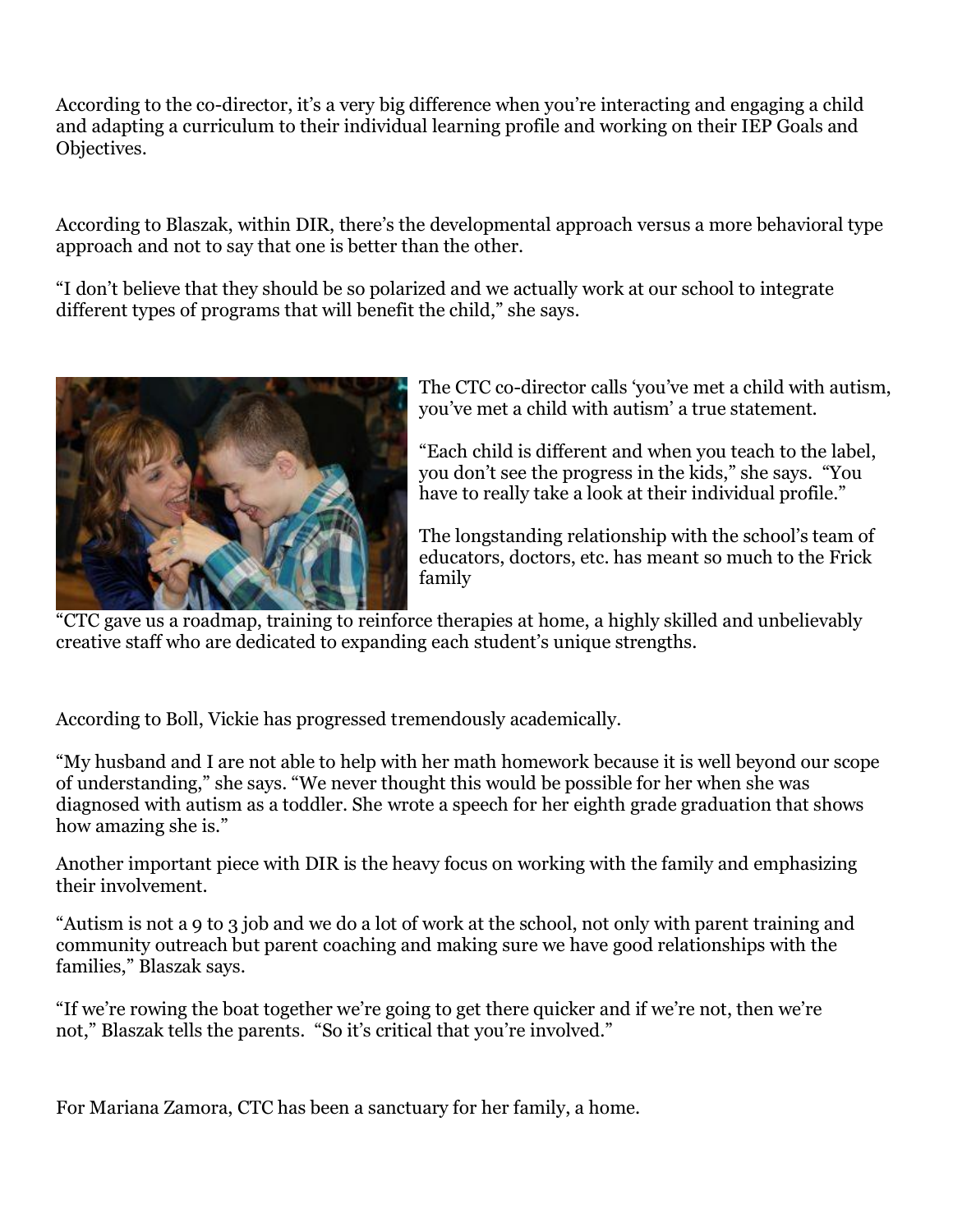"Our son Gabriel [Gabby] does not suffer from autism, he was diagnosed with microcephaly at the age of two," says Zamora, of Hackettstown. "It means his head is smaller than expected, resulting in a smaller brain causing multiple intellectual disabilities and global developmental delays."

The executive director says anytime you visit the school, you're going to see parents and districts there.

"When it comes to the parents — whether they're coming to observe, coming for training, observing a speech session, they want to learn how to better use a communication device at home," she says. "We recognize that as a real strength of the program."

That's probably why they see a lot of progress in the kids — from the carry over between home and school.

Kim Frick's 21-year-old son Connor graduated from CTC last June after spending six years as a fulltime student.

At the beginning, he really struggled with sustaining any type of shared attention. Early sessions were



spent rolling a **ball back and forth with the therapist and** she used toys he enjoyed playing with as tools to expand on his very limited ability to engage and close circles of communication.

"The task was complicated by the fact that he was functionally non-verbal," Frick says. "The therapist was extremely creative and flexible in using a developmental approach to enable him to build a skill set. I often describe him as being born without an operating system, pretty much everything had to be built from the ground up."

When Blaszak was in grad school, she didn't know what population she wanted to work with so on a whim she decided to try special needs.

"I had gone into this preschool and it was actually the first public school program in New Jersey that used DIR," she says. "So Monica (co-founder and executive director, Monica Osgood) had started this program in Mt. Arlington and I had come to work within that program, which is how we met."

"I don't know what happened, but it was a whirlwind, within like six months I really took to it, I understood it, it made such sense to me," Blaszak says. "I became very vested and interested because it was so new."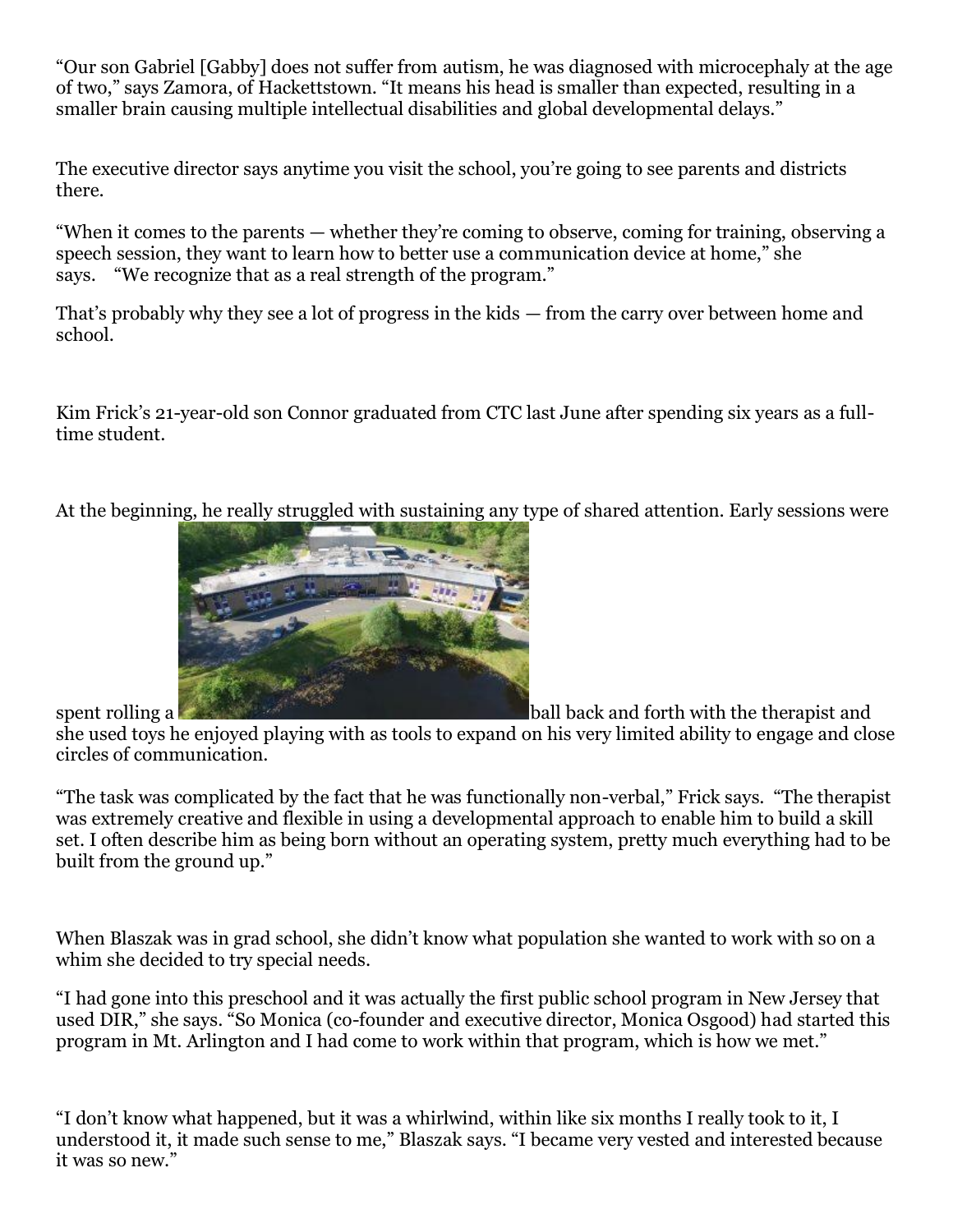At that point no schools did DIR, everyone did only ABA, according to the co-director.

"There was not as much research. People didn't really believe that it would be beneficial. So it was a cutting edge thing at the time because it was done in a therapeutic setting," she says.

It was the first time it was really being mainstreamed in educational settings, so that was a new frontier in terms of the educational world.

"Socially Vickie has come leaps and bounds from flapping her hands and ignoring anyone who tried to engage with her to having many friends at school whom she socializes with on the weekends," Boll says.

At the time, Blaszak and Osgood worked as behavioral consultants to public school districts in New Jersey and New York and with child study teams and teachers to integrate DIR into the public schools.



"People were just eating it up and more people wanted it," Blaszak says. "I think when you're a parent of a child with special needs and you know your child the best you're only given one way to teach your child. For some kids that will work but maybe for my kid it's not working or I need something different."

Zamora says their journey has been full of obstacles and uphill battles. After they received Gabby's diagnosis they felt lost and confused, bouncing from one specialist to the

next without any concrete answers.

CTC has given them hope for a better future for their eight-year-old.

"He is cherished, loved and accepted for who he is, encouraged to rejoice in the fact that being different makes him unique and special," Zamora says. "We have seen him become more verbal and independent in his daily living skills. Their expectations are high when it comes to his progress so it makes him feel capable and empowers him to be better each day."

According to Blaszak, as a parent you should have a choice. That thought process was a vehicle for them to say, 'we see the need, there are so many kids being diagnosed.' They couldn't keep up with all the consultant work and started to consider if they could open a school.

And the rest is history.